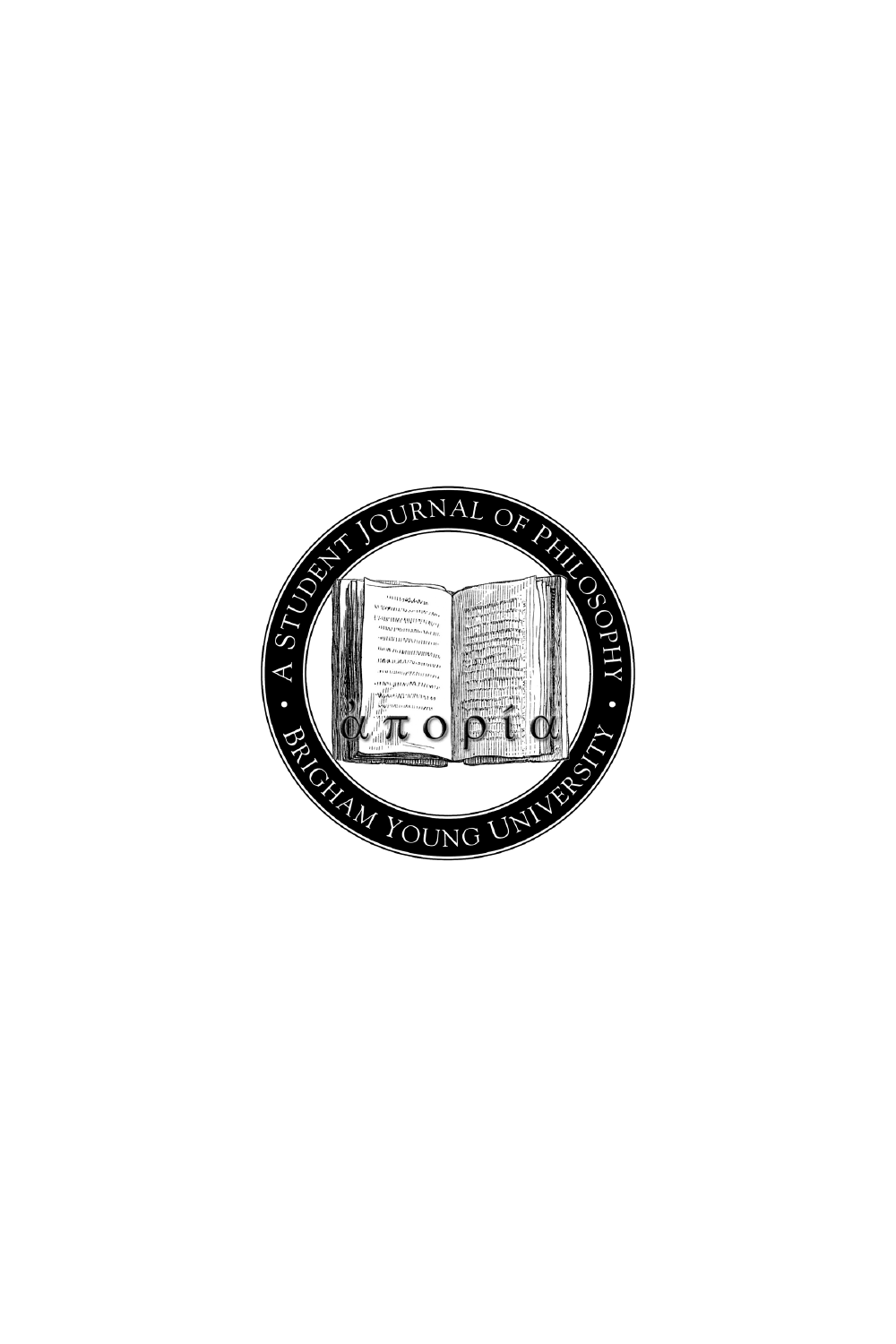© 2022 Department of Philosophy, Brigham Young University Printed in the United States of America

http://aporia.byu.edu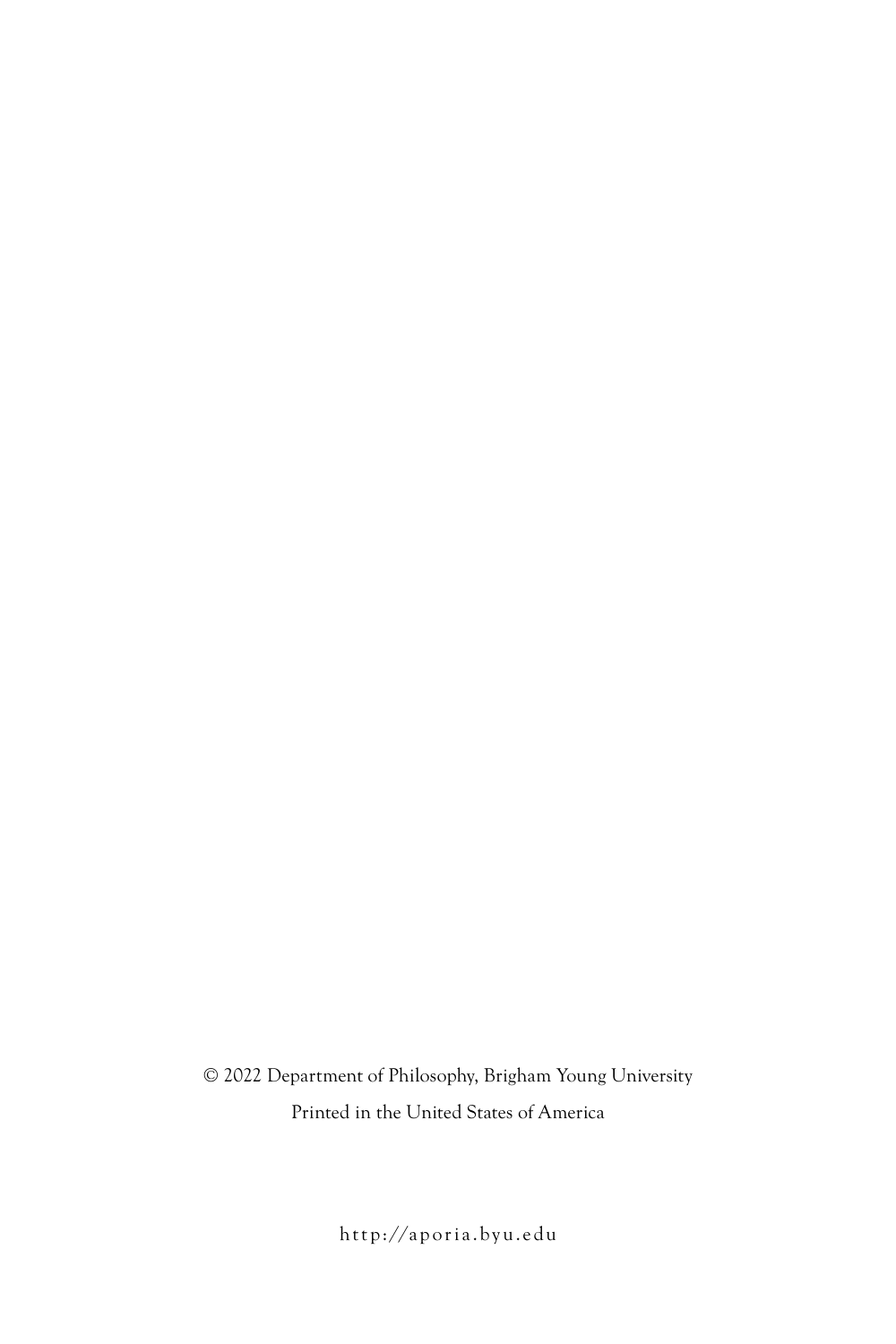## APORIA

## **A STUDENT JOURNAL OF PHILOSOPHY**

*volume 32 number 1 • Spring 2022*

Brigham Young University

Provo, Utah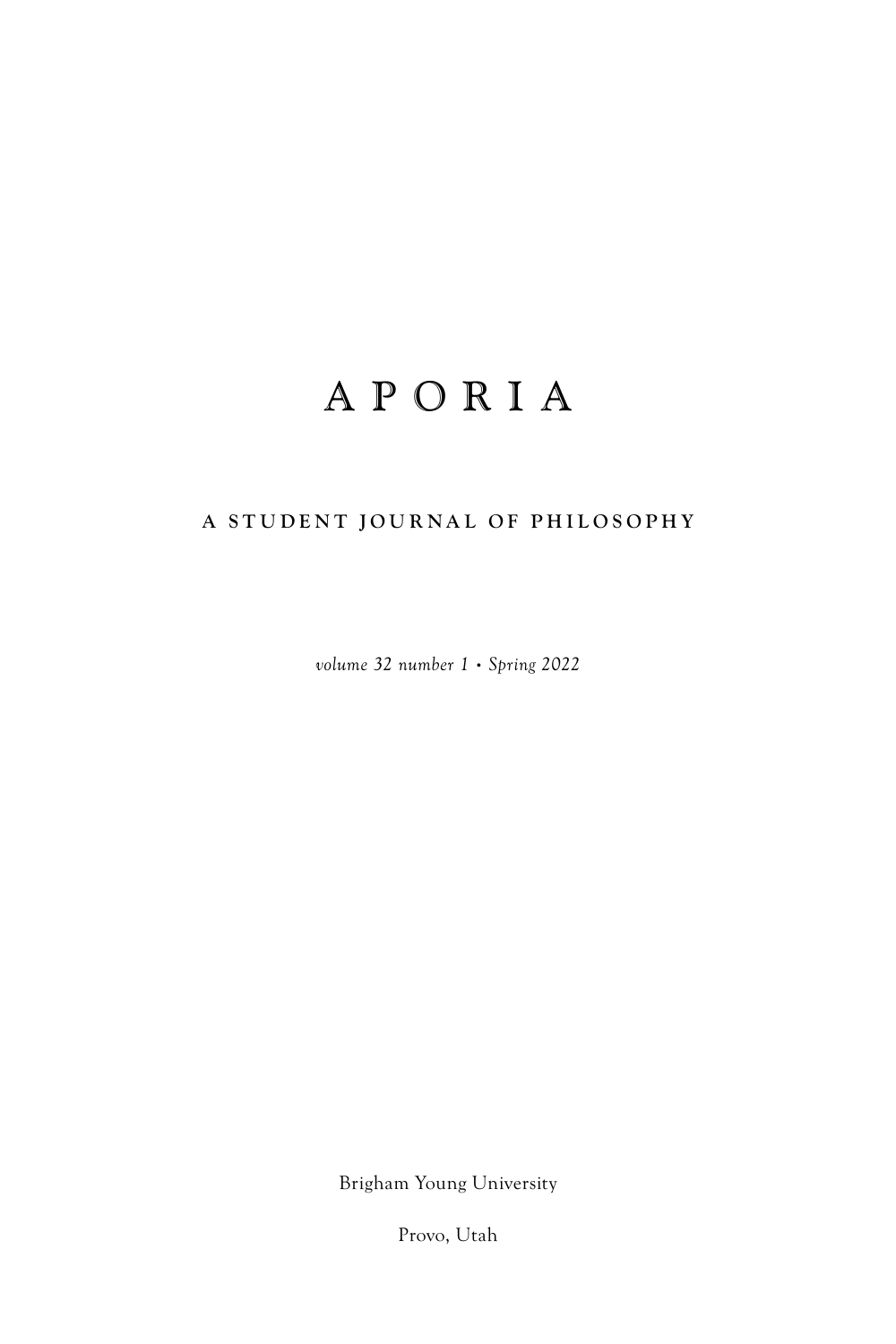## **APORIA**

#### a student journal of philosophy

### **Editor** McKay Hammarstrom

#### **Associate Editors**

Brynna Gang Nathan Henstrom Lizzie Jarrett Noah Lines Caleb Uhl Macy West

### **Interning Editors** Brandon Ascione Zac Bright Kaity Marquis

*Aporia* is published twice each year by the Department of Philosophy at Brigham Young University and is dedicated to recognizing exemplary philosophical work at the undergraduate level. The spring issue each year includes the winning essays of the annual David H. Yarn Philosophical Essay Competition, which is open to BYU undergraduates only, along with other outstanding philosophical essays submitted by undergraduate philosophy students from around the world. The winners of the Yarn Competition are selected by a faculty committee independent of the student editors and staff, who make all other publishing decisions. The fall issue is published online and consists of papers selected by the editorial staff. Submissions are welcome from all undergraduate students, both at BYU and elsewhere.

The *Aporia* staff is especially grateful to those whose support makes this journal possible. Special thanks go to Professor David Laraway, chair of the Department of Philosophy, and Professor Michael Hansen, our faculty advisor. *Aporia* is funded by a generous contribution from the David H. Yarn Endowment. Those wishing to contribute to this fund may do so by contacting the BYU Department of Philosophy.

Opinions expressed herein are those of the respective authors and do not necessarily reflect the opinions of the editors, the Department of Philosophy, Brigham Young University, or its sponsor, The Church of Jesus Christ of Latter-day Saints.

http://aporia.byu.edu